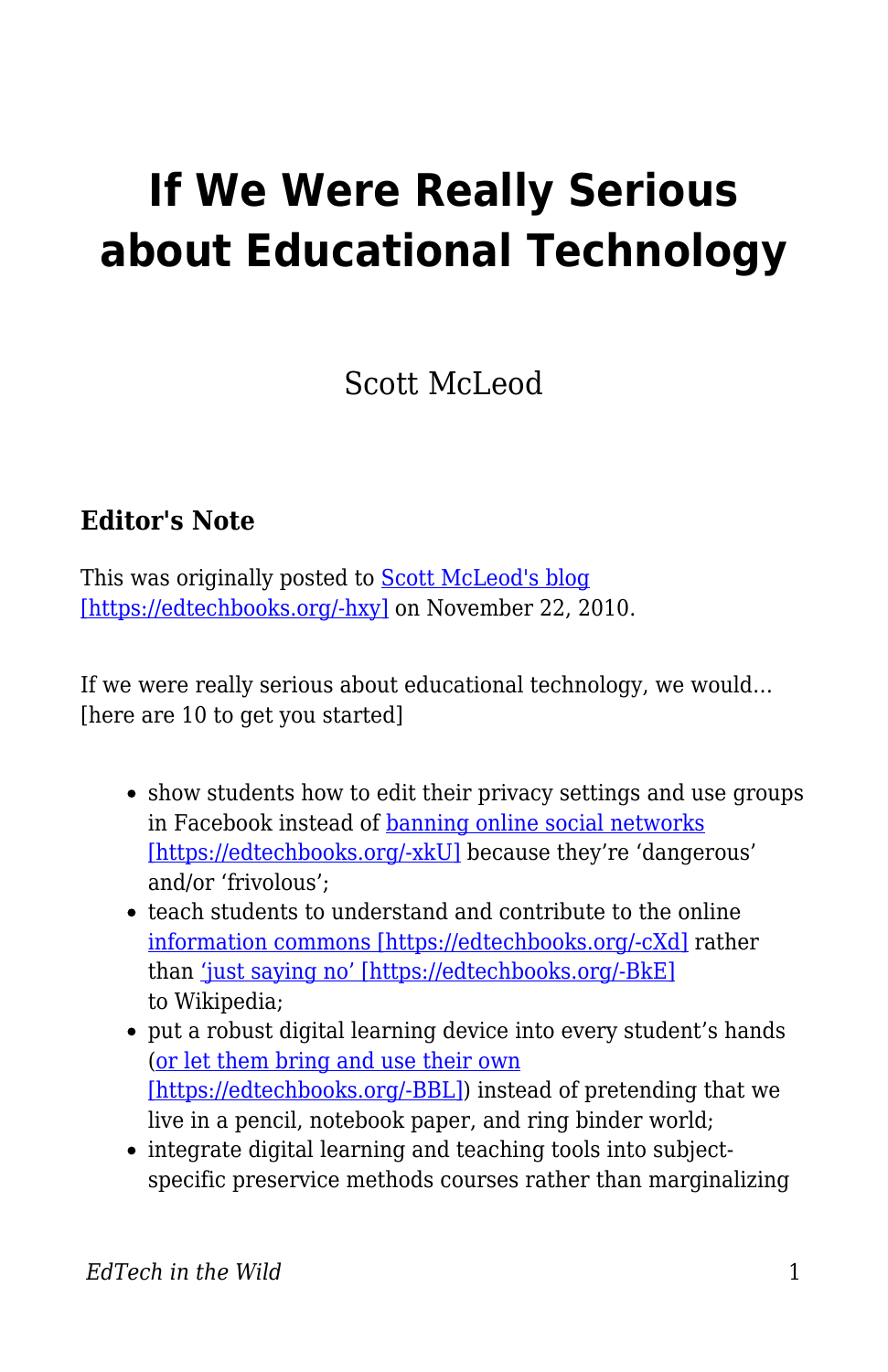instructional technology as a separate course;

- understand [the true risk \[https://edtechbooks.org/-ShY\]](http://www.unh.edu/ccrc/internet-crimes/) of students encountering online predators and [make policy](http://cyber.law.harvard.edu/pubrelease/isttf/) [accordingly \[https://edtechbooks.org/-prV\]](http://cyber.law.harvard.edu/pubrelease/isttf/) instead of succumbing to scare tactics by the media, politicians, law enforcement, computer security vendors, and others;
- find out the exact percentage of our schools' families that don't have broadband Internet access at home rather than treating the amorphous 'digital divide' as a reason not to assign any homework that involves use of the Internet;
- [treat seriously and own personally](http://dangerouslyirrelevant.org/2010/09/we-cant-let-educators-off-the-hook.html) [\[https://edtechbooks.org/-Mey\]](http://dangerouslyirrelevant.org/2010/09/we-cant-let-educators-off-the-hook.html) the task of becoming proficient with the digital tools that are transforming everything instead of [nonchalantly chuckling \[https://edtechbooks.org/-GME\]](http://dangerouslyirrelevant.org/2009/08/im-not-good-at-math-im-not-very-good-at-computers.html) about how little we as educators know about computers;
- recognize [the power and potential](http://www2.ed.gov/rschstat/eval/tech/evidence-based-practices/finalreport.pdf) [\[https://edtechbooks.org/-dVV\]](http://www2.ed.gov/rschstat/eval/tech/evidence-based-practices/finalreport.pdf) (and limitations) of online learning rather than blithely assuming that it can't be as good as face-to-face instruction;
- tap into and utilize the technological interest and knowledge of students instead of pretending that they have nothing to contribute;
- better educate and train school administrators rather than continuing to turn out new leaders that know virtually nothing about creating, facilitating, and/or sustaining 21st century learning environments;
- and so on

What else could we add to the list?

*If we were really serious about [educational technology issue], we would [?] instead of [?].*

It's almost 2011. Isn't it time for us to get serious about educational